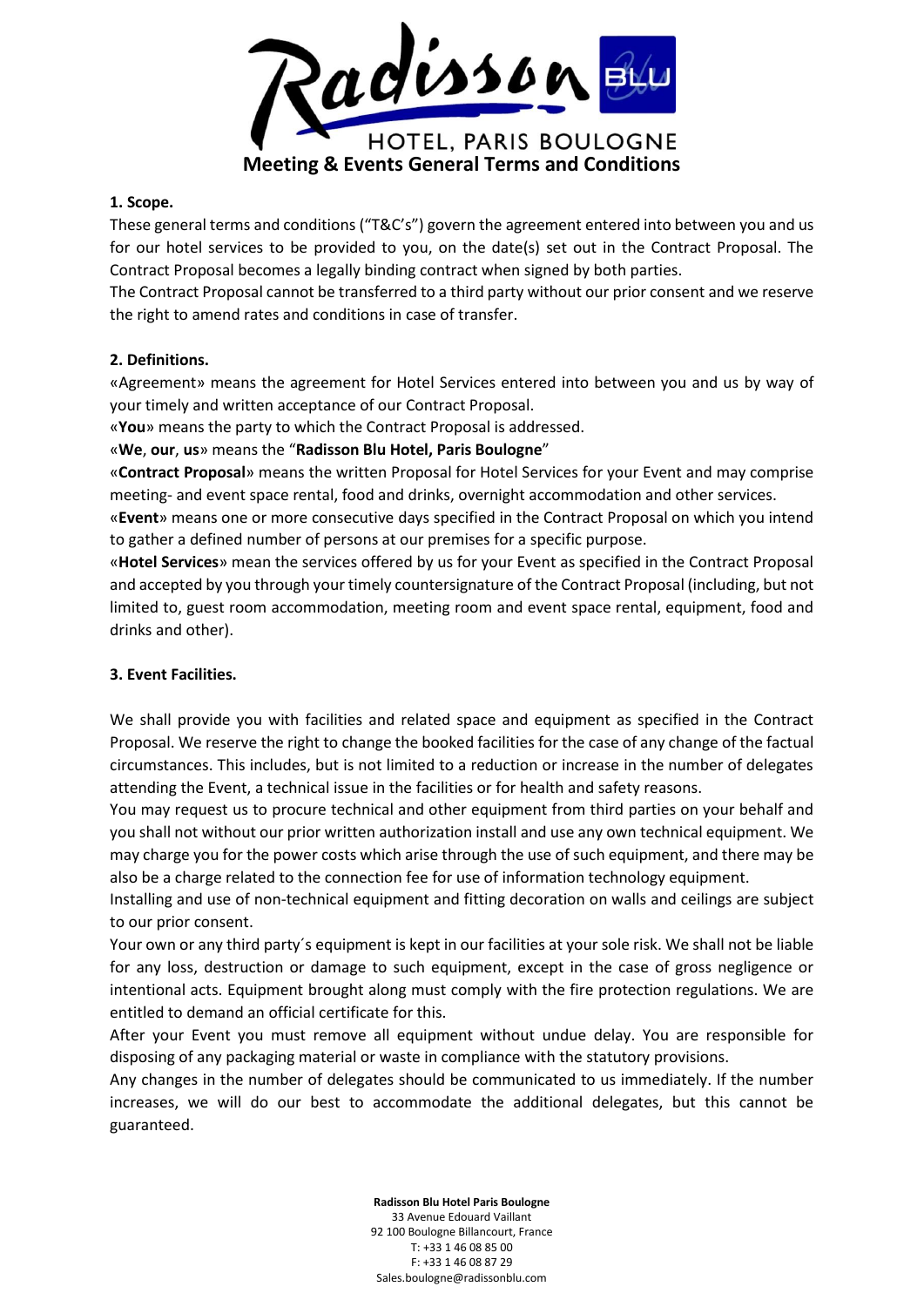

Delegate packages are available daily from (XXX) until (XXX). Additional charges may apply if your Event begins or ends outside of these hours. Special arrangements will equally be charged separately. No food and drinks are to be brought into the hotel or grounds for consumption on the premises, without our prior consent. Your use of our facilities and our Hotel Services shall be compliant with the national and local laws and regulations. All entertainment arrangements (for example: extension of the service hours of the bar) must be confirmed to be approved prior to the date of the Event. Unless explicitly agreed upon otherwise, you are responsible for obtaining appropriate permissions and licenses and payment of applicable fees (for example: license fees for use of music rights, mandatory contribution to social security of artists and other).

# **4. Guest Rooms.**

We shall provide you with guest rooms as specified in the Contract Proposal.

Check-in time is from 15h00 on the day of arrival. Check-out time is 12h00 on the day of departure, unless otherwise specifically agreed upon with you. An additional charge may be required in the case of late check-out and is subject to availability on the day. If a delegate leaves before the agreed date of departure, cancellations fees may apply.

Any changes in the number of delegates and guest rooms needed shall be communicated to us immediately. If the number increases, we will do our best to accommodate the additional delegates, but this cannot be guaranteed.

If we are unable to provide guest rooms as confirmed by us, we shall notify you as soon as possible. Alternative accommodation will then be provided at the nearest comparable hotel at our expense. We will also cover the costs for a telephone call and one daily round-trip transportation between the other hotel and us.

# **5. Cancellations.**

You shall be entitled to withdraw from the Agreement partly or in full, subject to the following: Guest rooms may be cancelled **free of charge** upon written notice:

- Up to (**100**%) of the guest rooms (per night) initially contracted up to (**90**) days prior to the arrival date;
- Up to (**20** %) of the guest rooms (per night) initially contracted up to (**60**) days prior to the arrival date;
- Up to (**10**%) of the guest rooms (per night) initially contracted or of any remaining number after prior cancellation notices up to (**20**) days prior to the arrival date;
- $\triangleright$  Up to (5%) of the rooms (per night) initially contracted or the number of rooms remaining after a first cancellation if the request reaches the Hotel up to (15) calendar days before the date of arrival;

Any additional or later guest room cancellation shall entitle us to receive your payment of a **compensation amount** equal to

a) **(100**%) of the contracted rates for cancellations from (**90**) days prior to the arrival date.

Event related Hotel Services may be cancelled **free of charge** upon written notice:

- a. Up to (**100**%) of the Hotel Services initially contracted up to (**60**) days prior to the start date of the Event;
- b) Up to (**20**%) of the Hotel Services initially contracted up to (**30**) days prior to the start date of the Event;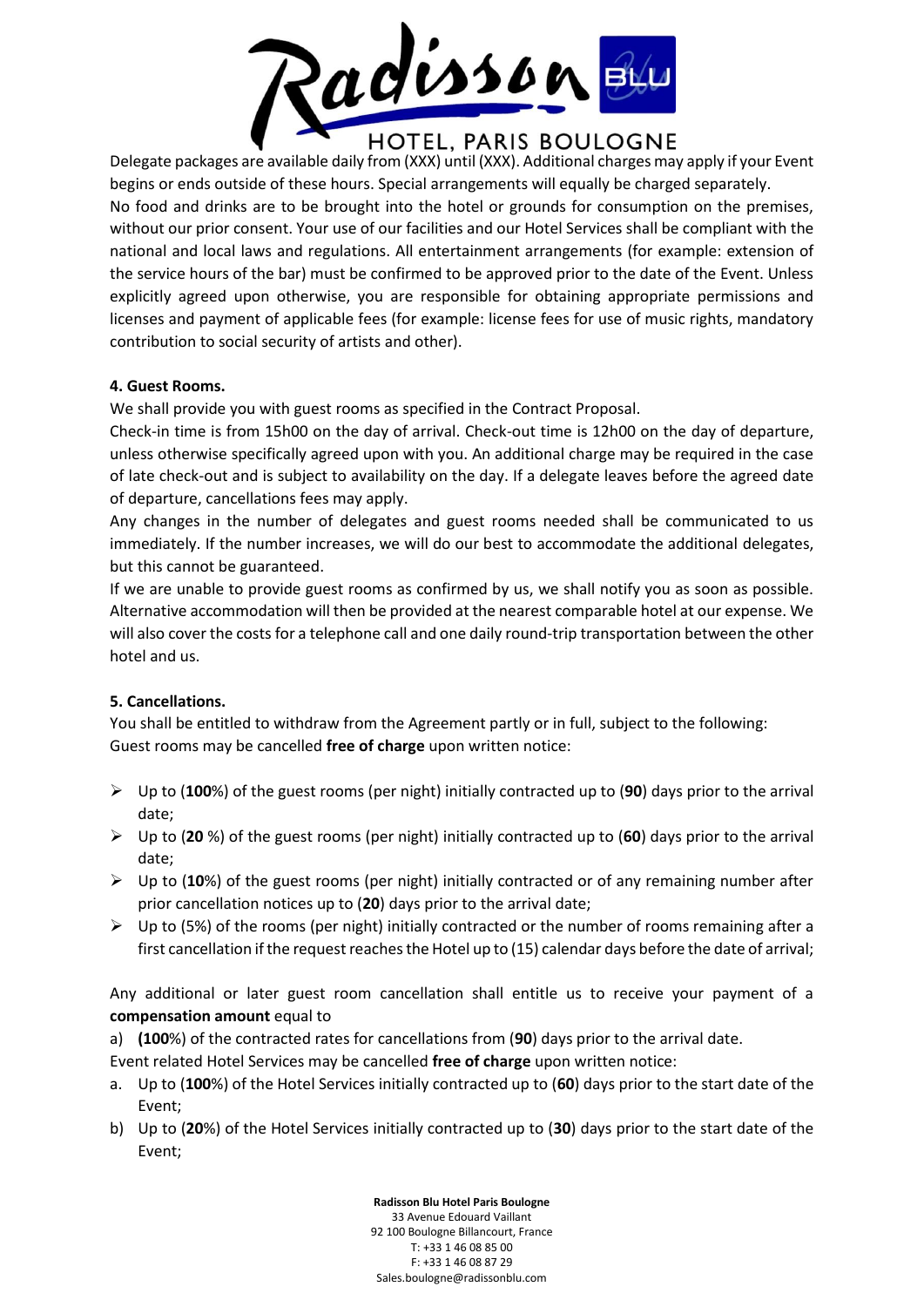

c) Up to (**10**%) of the Hotel Services initially contracted or of remaining Hotel Services after prior cancellations up to (**15**) days prior to the start date of the Event;

Any additional or later cancellation of Hotel Services shall entitle us to receive your payment of a **compensation amount** equal to (**100**%) of the delegate fees and charges initially contracted

If it has been agreed that you can cancel without incurring costs within a defined period, we are also entitled to cancel the Agreement within this period without any obligation to you.

### **6. Rates**

The rates are offered in local currency and include applicable taxes and service charges. The rates are subject to reasonable increase by us if unexpected increases in taxes, cost of goods, or limitations of supply outside of our control occur and the period between your signing of the Contract Proposal and the start date of the Event is no less than (**6**) months.

If you cancel the contracted Hotel Services by more than (**50**%) we are entitled to reasonably increase the rates specified in the Contract Proposal, regardless of any applicable cancellation charges.

### **7. Deposit**

In the event that a deposit has been requested this must be paid within (**14**) days after your signing of the Contract Proposal. Additional deposit payments may be required prior to your Event.

If you fail to make the deposit payment(s), we are entitled to withdraw from the Agreement and to claim compensation for damages equivalent to cancellations charges applicable at that time when the deposit payment was due.

To the extent delegates are requested to settle guest room charges and daily delegate package fees on an individual basis, we are entitled to request a security deposit in the form of a credit card guarantee or similar from the delegate. If you are requesting credit facilities completed credit application forms are required (**21**) days prior to the start date of the Event.

# **8. Payment.**

You shall pay all fees and charges for Hotel Services as set out in the Contract Proposal. All extra charges incurred by delegates or by you during the Event shall be paid upon departure. If credit is granted and agreed by us, full settlement must be made within (**14**) days from receipt of the invoice. We may charge interest for delayed payment, of (**1½**%) per month or the maximum interest rate permitted by applicable law if lower.

To the extent individual payment by delegates is agreed, you shall duly inform the delegates thereof. You shall be jointly and severally liable for the due settlement of guest room charges and daily delegate package fees on an individual basis, which shall be made upon departure.

# **9. Hotel's Termination Rights.**

We are entitled to terminate the Agreement with immediate effect upon written notice to you, if (i) circumstances which are out of our control, make it impossible to render the agreed Hotel Services to you and to fulfil our contractual obligations under the Agreement; and (ii) if we have reason to assume that you have made misleading or false statements about the purpose of the Event and your use of our facilities and Hotel Services would harm or endanger our normal operation or reputation; and (iii) if bankruptcy or settlement proceedings have been initiated against you or a foreclosure decree has been issued in respect of any of your assets. We shall not be liable to compensate you for any loss or damage incurred as a consequence of our termination of the Agreement hereunder.